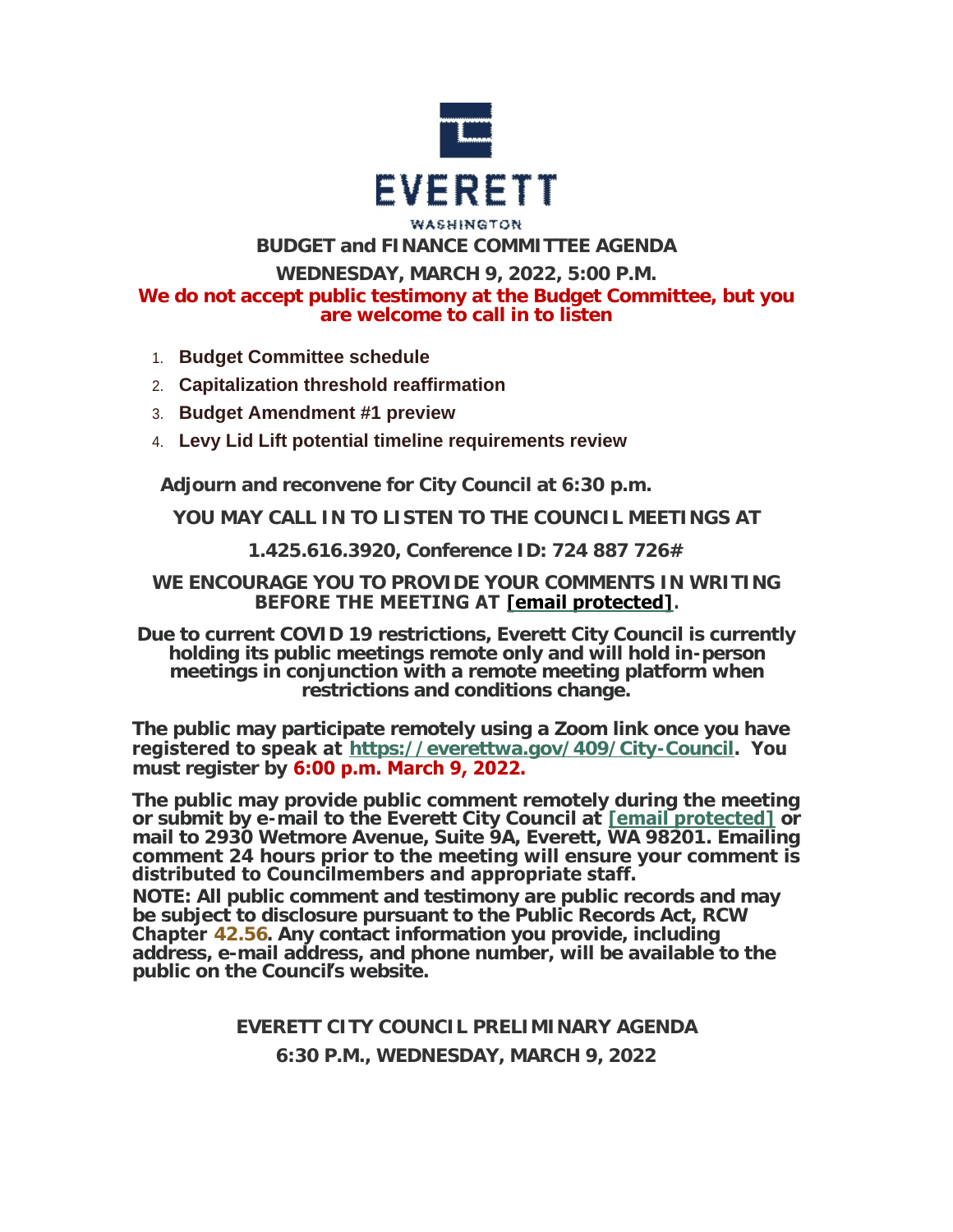Roll Call

Pledge of Allegiance

Land Acknowledgment

Approval of Minutes: March 2, 2022

Mayor's Comments: Introduction of Everett Firefighters Joshua Ditzenberger, Michael Dunmire, Elizabeth Hagan, Andrew Monro, Julio Sargeant, Ava Schweiger, and Daniel Volesky.

Council Comments/Liaison Reports

Administration Update on prior business

City Attorney

Public Comment

CONSENT ITEMS:

(1) Adopt Resolution authorizing claims against the City of Everett in the amount of \$1,986,646.71 for the period of February 19, 2022 through February 25, 2022.

Documents:

#### [res-78.pdf](https://www.everettwa.gov/AgendaCenter/ViewFile/Item/13493?fileID=80009)

(2) Adopt Resolution authorizing payroll claims against the City of Everett in the amount of \$4,374,046.59 for the period ending February 12, 2022 .

Documents:

## [Payrollresolution.pdf](https://www.everettwa.gov/AgendaCenter/ViewFile/Item/13495?fileID=80055)

(3) Authorize the Mayor to sign the Agreement with Western Display Fireworks, LTD for the 4th of July Fireworks show in the amount of \$75,000.

Documents:

[Western Fireworks-1.pdf](https://www.everettwa.gov/AgendaCenter/ViewFile/Item/13467?fileID=80001)

## PROPOSED ACTION ITEMS:

(4) CB 2203-07 – 1st and 2nd Reading– Adopt an Ordinance amending Ordinance No. 3804-21 entitled "Fire Station No.2 and Fire Station No.6 Additions and Alterations", Fund 342, Program 029, to increase construction funds a total of \$95,000 for the project. (3rd and final reading on 3-23-22).

Documents:

#### [CB2203-07.pdf](https://www.everettwa.gov/AgendaCenter/ViewFile/Item/13468?fileID=80002)

(5) CB 2203-08 – 1st and 2nd Reading– Adopt an Ordinance relating to Water Transmission Lines, amending Ordinance No. 1237-86 (as amended). (3rd and final reading on 3-23-22).

Documents: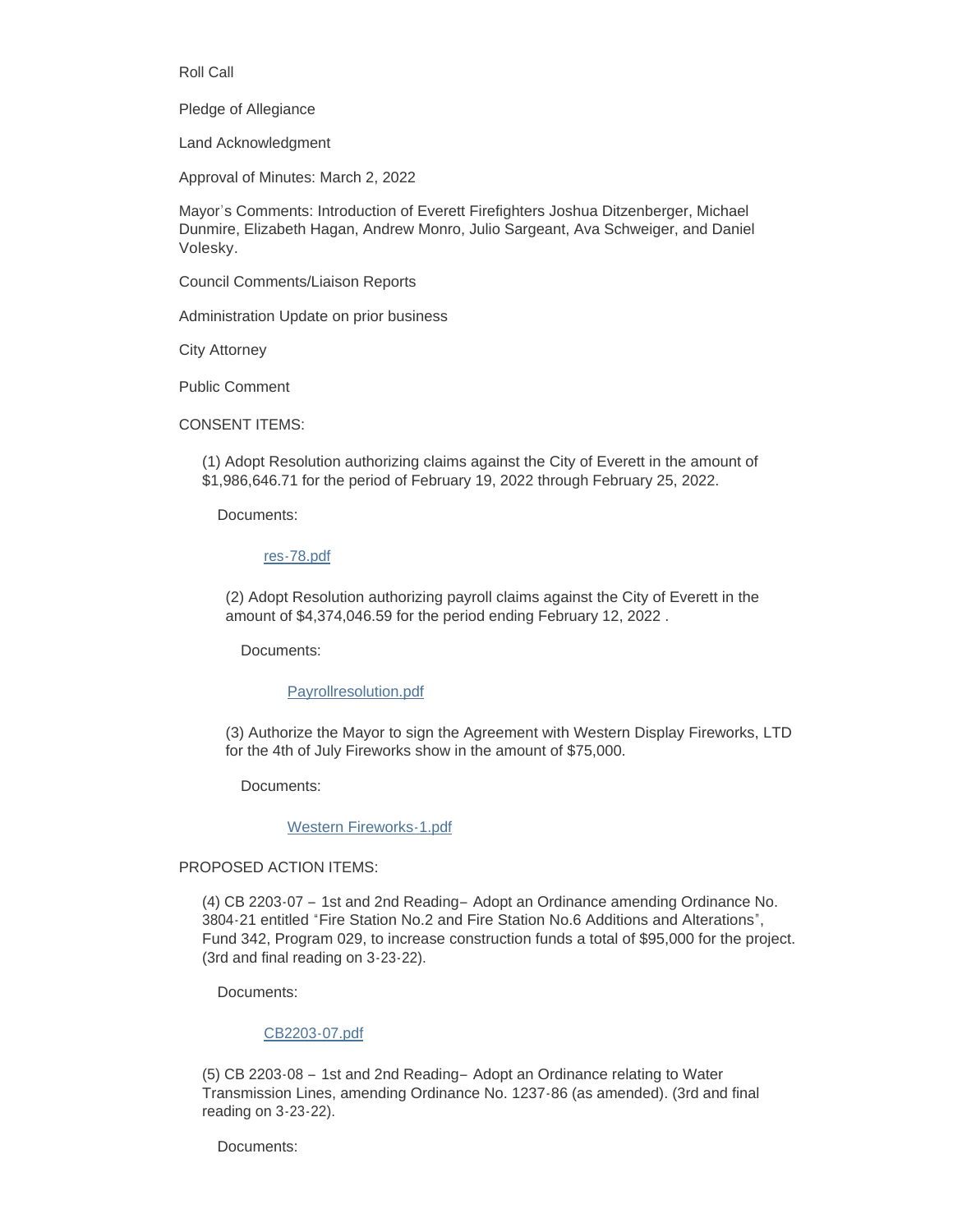## [CB 2203-08.pdf](https://www.everettwa.gov/AgendaCenter/ViewFile/Item/13469?fileID=80003)

#### ACTION ITEMS:

(6) Reject MSI claim of error, award the contract for Evergreen Pump Station Modifications to MSI in the amount of \$4,863.152.90, and, in the case of MSI failure to execute the contract as required, Authorize (1) award of contract to Alia in the amount of \$5,480,782.29 and (2) all necessary steps to enforce MSI's bid bond.

Documents:

[Evergreen Pump Station.pdf](https://www.everettwa.gov/AgendaCenter/ViewFile/Item/13470?fileID=80004)

(7) CB 2202-05 – 3rd and final Reading – Adopt an Ordinance creating a Special Improvement Project entitled "Citywide Bicycle Wayfinding". Fund 303, Program 126.

Documents:

[CB 2202-05 Citywide Bicycle Wayfinding-Pans Systems Ord.pdf](https://www.everettwa.gov/AgendaCenter/ViewFile/Item/13471?fileID=80005)

(8) CB 2202-06 – 3rd and final Reading - Adopt an Ordinance creating a Special Improvement Project entitled "Fulton Street Bicycle Pedestrian Corridor" Fund 303, Program 125.

Documents:

[CB 2202-06 Fulton Street Bicycle Ped Corridor-Plans Sys Ord pdf.pdf](https://www.everettwa.gov/AgendaCenter/ViewFile/Item/13473?fileID=80007)

COUNCIL BRIEFING AGENDA: (These items come before the City Council serving as a Council Committee of the Whole and are likely to be scheduled at a future meeting.)

(9) Adopt Resolution establishing the City Council Rules of Procedure for the conduct of Council and repealing Resolution No. 7719. (Action on 3-23-22).

Documents:

[Council Procedures-1.pdf](https://www.everettwa.gov/AgendaCenter/ViewFile/Item/13472?fileID=80056)

Executive Session

Adjourn

## **PARTICIPATION IN PUBLIC COMMENT:**

**While our council meetings are remote, we wish to be respectful of your time. If you wish to speak at a council meeting, please contact Deb Williams at 425 257 8703 or you may email HER at [\[email protected\].](https://www.everettwa.gov/cdn-cgi/l/email-protection#8beffce2e7e7e2eae6f8cbeefdeef9eefffffceaa5ece4fd)**